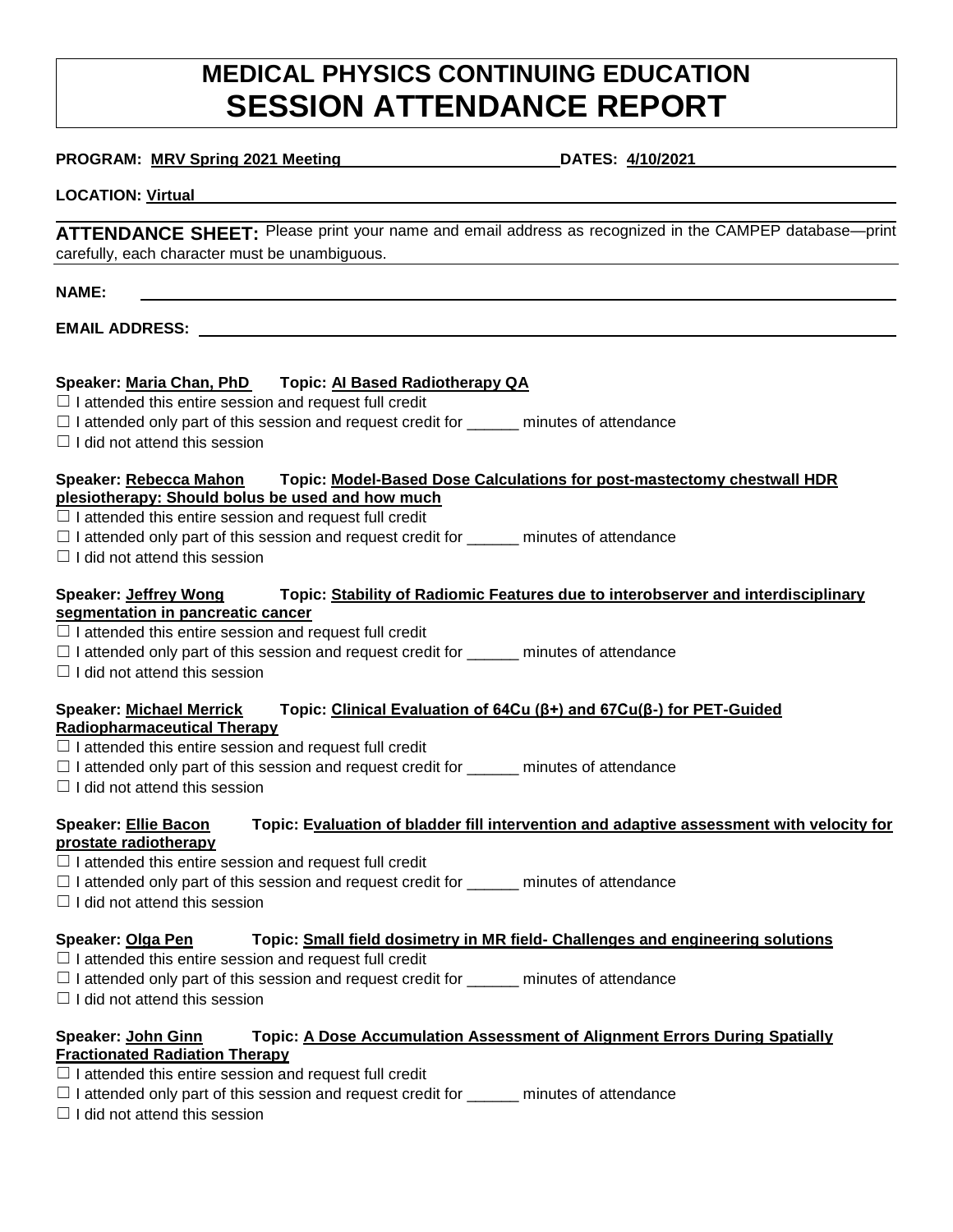#### **Speaker: Aron Silvus Topic: Dosimetric Comparison of IMPT with and without Multi-Leaf Collimation for Intracranial Tumors**

- $\Box$  I attended this entire session and request full credit
- $\Box$  I attended only part of this session and request credit for \_\_\_\_\_\_\_ minutes of attendance
- $\Box$  I did not attend this session

# **Speaker: Blake Smith Topic: A proof-of-concept investigation on the use of a dynamic collimation system for fractionated (GRID) pencil beam scanning proton therapy**

- $\Box$  I attended this entire session and request full credit
- $\Box$  I attended only part of this session and request credit for  $\Box$  minutes of attendance
- $\Box$  I did not attend this session

# **Speaker: Oluyemi Aboyewa Topic: Characterization of a Tissue-Equivalent Phantom for Thermometric Study in MRI**

- $\Box$  I attended this entire session and request full credit
- $\Box$  I attended only part of this session and request credit for \_\_\_\_\_\_\_ minutes of attendance
- $\Box$  I did not attend this session

# **Speaker: Yohan Walter Topic: Development of Radioimmunotherapy for Brain Cancer using in Vitro Assays**

- $\Box$  I attended this entire session and request full credit
- $\Box$  I attended only part of this session and request credit for \_\_\_\_\_\_ minutes of attendance
- $\Box$  I did not attend this session

# **Speaker: Anne Hubbard Topic: Concurrent Radiosensitization and Chemoradiotherapy for Brain Tumors**

- $\Box$  I attended this entire session and request full credit
- $\Box$  I attended only part of this session and request credit for \_\_\_\_\_\_\_ minutes of attendance
- $\Box$  I did not attend this session

### **Speaker: Daniel Johnson, PhD Topic: Automation and Artificial Intelligence in Medical Physics: A Cursory Review**

- $\Box$  I attended this entire session and request full credit
- $\Box$  I attended only part of this session and request credit for  $\_\_\_\_\_\_$  minutes of attendance
- $\Box$  I did not attend this session

# **Speaker: Baozhou Sun, PhD Topic: Practical Implementation of EPID-Based QA for Linac**

- $\Box$  I attended this entire session and request full credit
- $\Box$  I attended only part of this session and request credit for \_\_\_\_\_\_ minutes of attendance
- $\Box$  I did not attend this session

# **Speaker: Richard Popple, PhD Topic: Automation in Planning and Delivery of Stereotactic Radiosurgery**

- $\Box$  I attended this entire session and request full credit
- $\Box$  I attended only part of this session and request credit for  $\Box$  minutes of attendance
- $\Box$  I did not attend this session

# **Speaker: Jessica Lowenstein, MS Topic: Data-Driven Control on Multi-Institutional Clinical Trials**

- $\Box$  I attended this entire session and request full credit
- $\Box$  I attended only part of this session and request credit for \_\_\_\_\_\_ minutes of attendance
- $\Box$  I did not attend this session

# **Speaker: Matthew Schmidt, PhD Topic: A Gateway to Automation: Linear Accelerator Quality Assurance Automation**

- $\Box$  I attended this entire session and request full credit
- $\Box$  I attended only part of this session and request credit for \_\_\_\_\_\_ minutes of attendance
- $\Box$  I did not attend this session